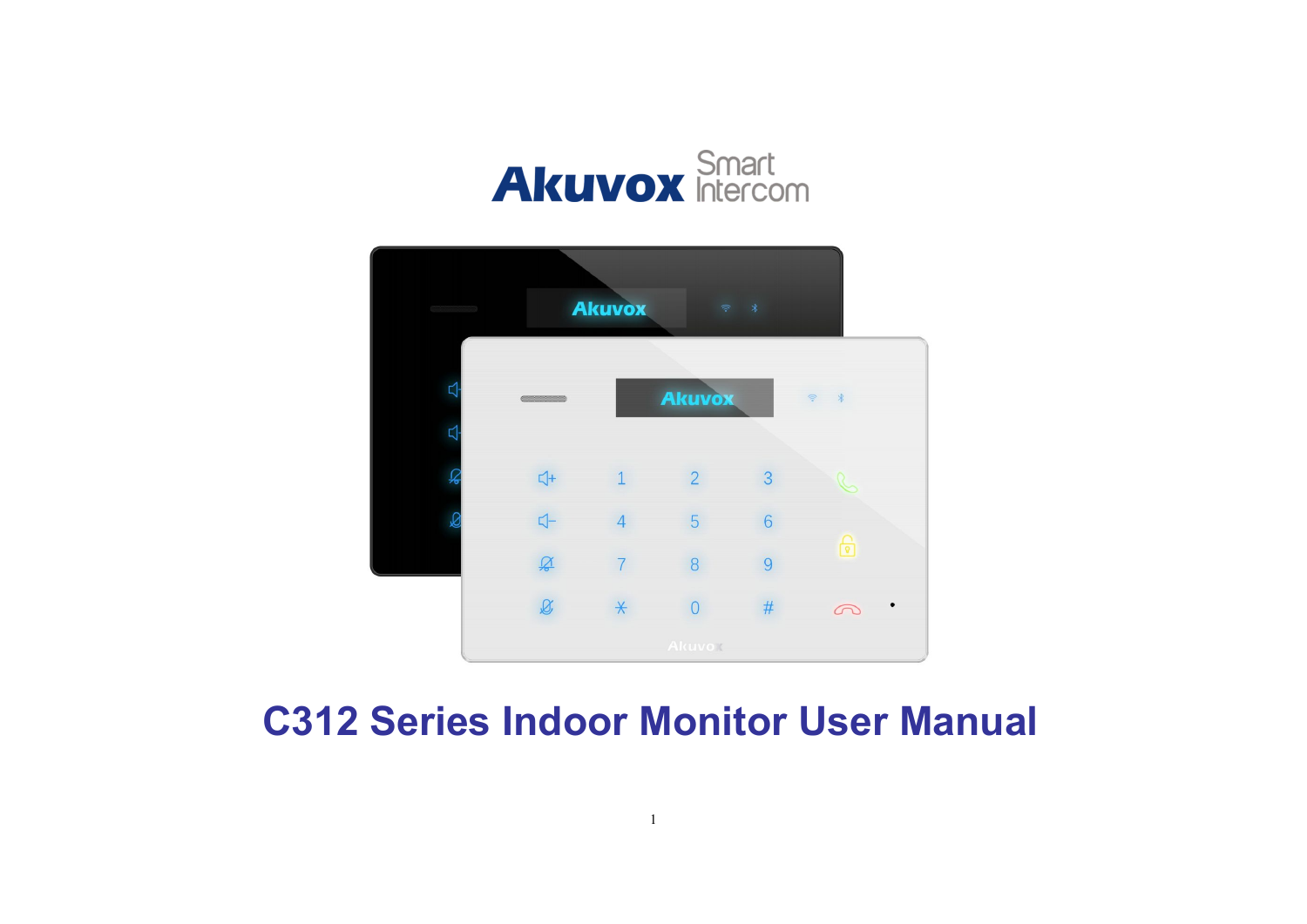# **About This Manual**

Thank you for choosing Akuvox's C312 series indoor monitor. This manual is intended for end users, who need to use and configure the indoor monitor. This manual provides an introduction of basic functions and features of the product. It is suitable for firmware 112.30.1.155. Please visit Akuvox forum or consult technical support for any new information or latest firmware.

**Note:** Please refer to universal abbreviation form in the end of manual when meet any abbreviation letter.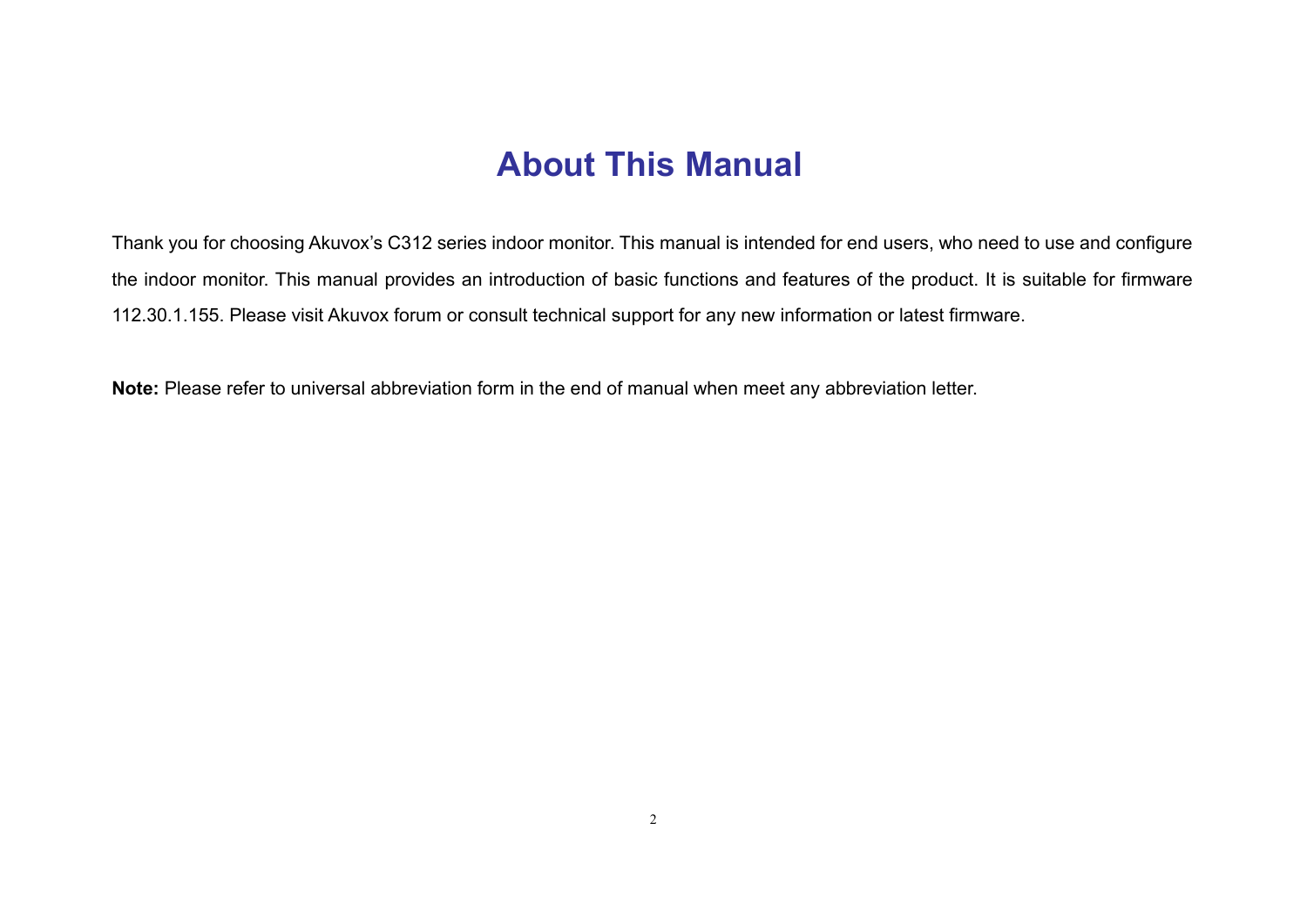# Content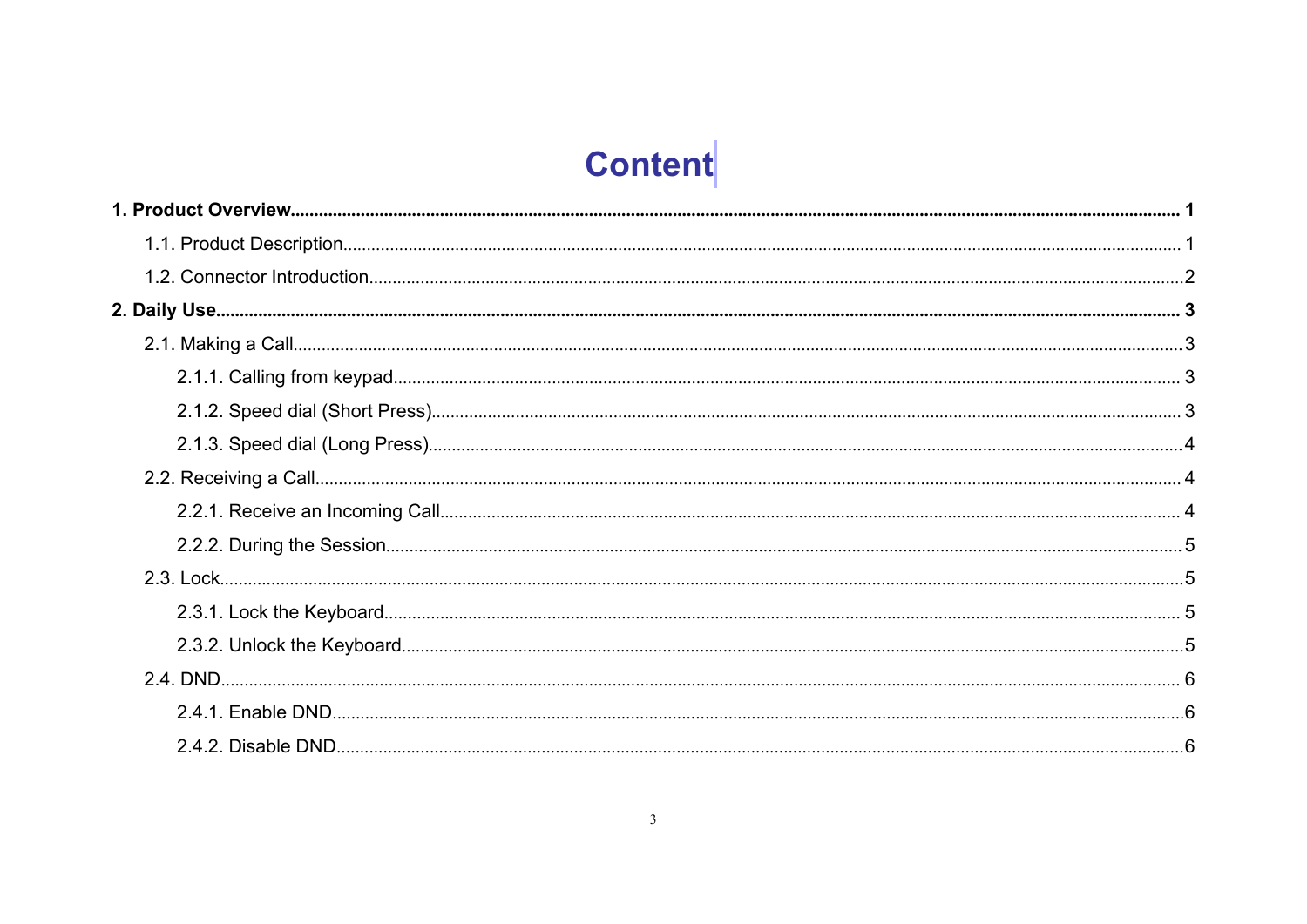

# <span id="page-3-1"></span><span id="page-3-0"></span>**1.Product Overview**

### **1.1. Product Description**

The C312X multifunctional communicator, which works as an indoor answering unit, provides HD audio communication with volume Touch Key doorphone or other sip device.

It delivers the ultimate glass touch screen experience in an Mute Touch Key unobtrusive, space-saving design featuring a brilliant 2.23 inch display.

C312X are often applied to scenarios such as villas, apartments and buildings.



Figure 1.1 Product Description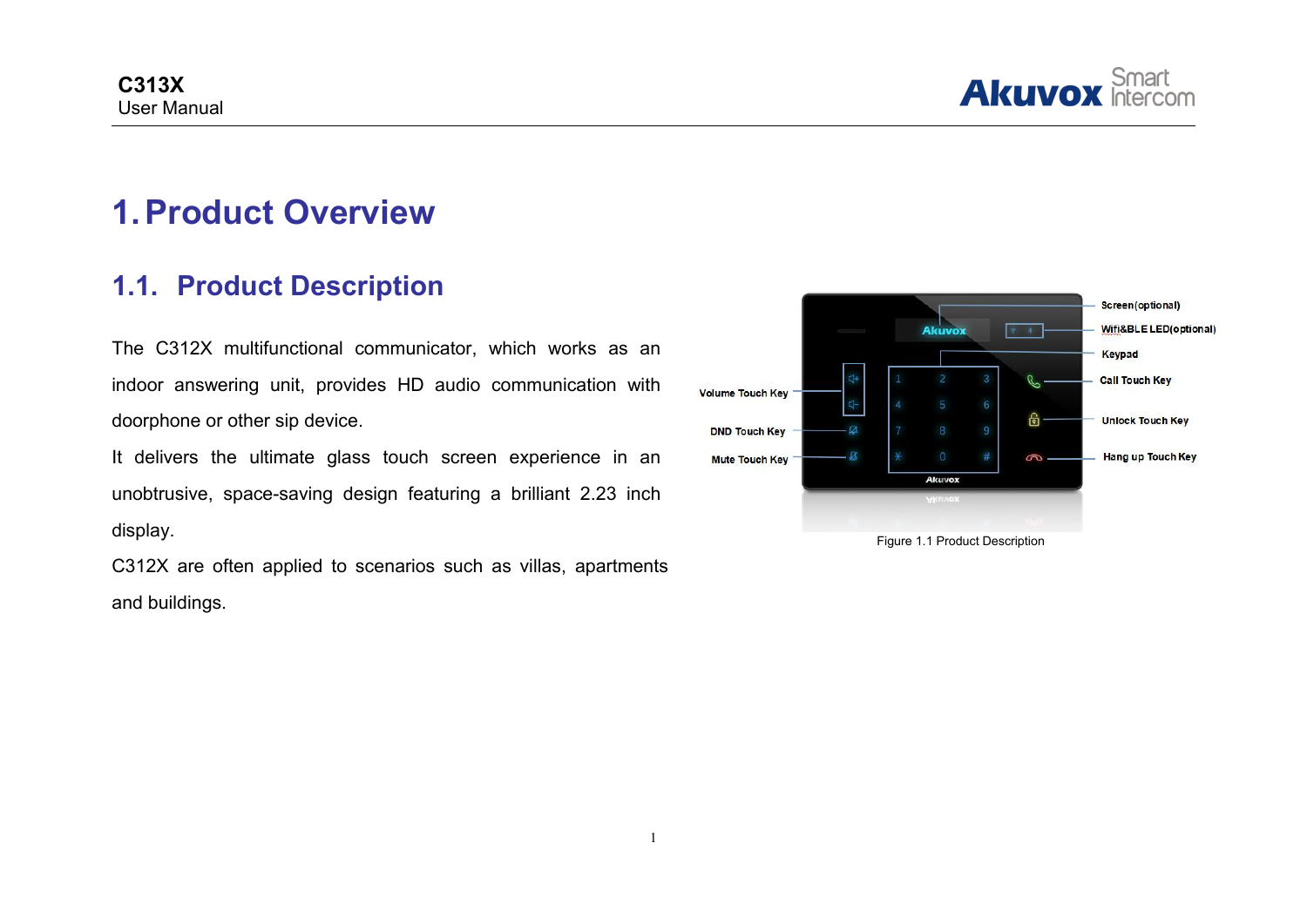

## <span id="page-4-0"></span>**1.2. Connector Introduction**

**POE:** POE connector which it can provide both power and network **NO NO NO NO NO N** connection.

**12V/GND:** External power supply terminal if POE is not available.

**DoorGND:** Connect a simple two-wire door bell.

**Relay (NO/COM/NC):** Relay control terminal.

**IO1- IO8/GND:** Connect with different alarm detectors for 8 security

zones.







Figure 1.2-2 General interface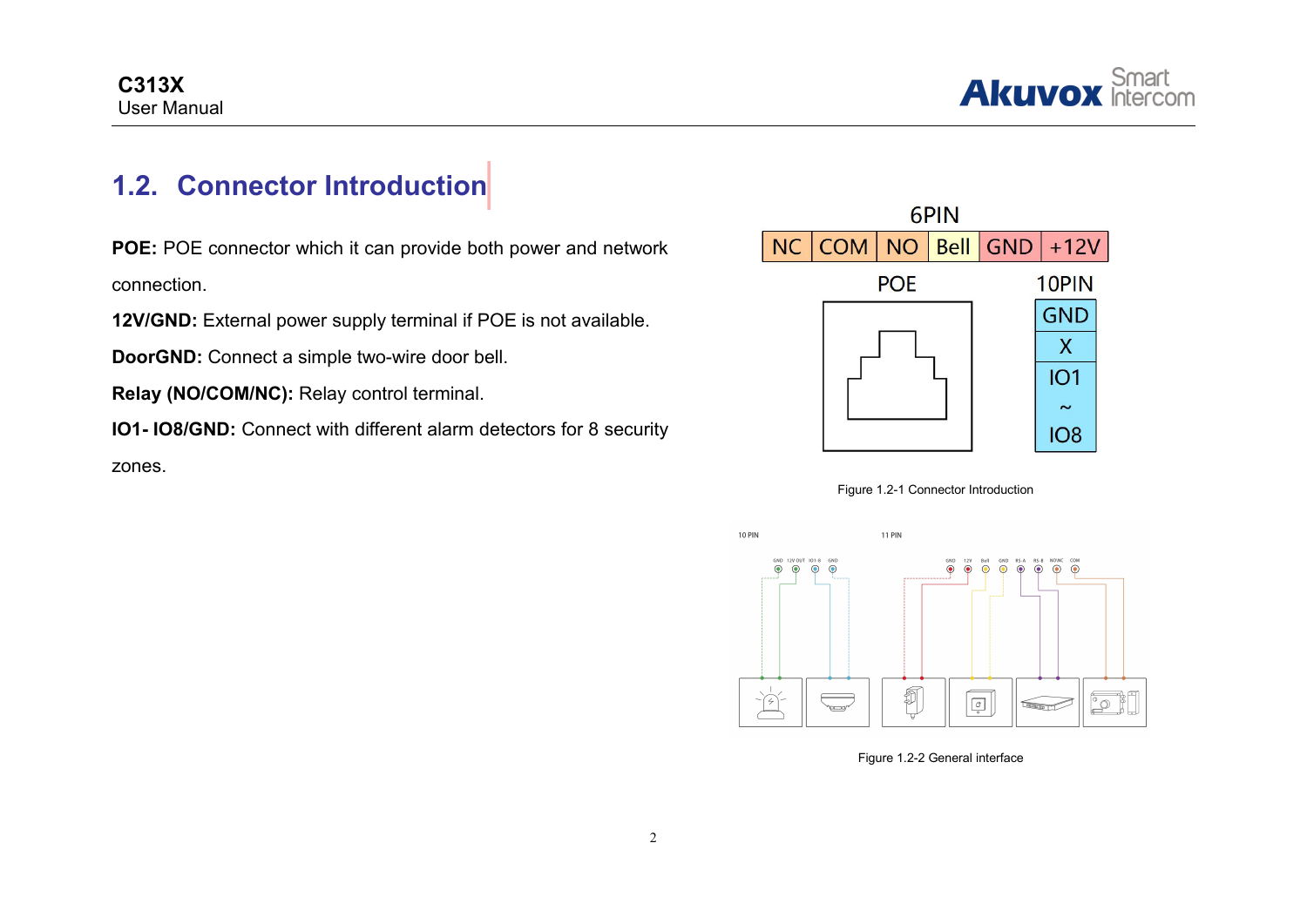

# <span id="page-5-1"></span><span id="page-5-0"></span>**2. Daily Use**

### **2.1. Making a Call**

Users can establish VOIP calls by C312X.

#### **2.1.1.Calling from keypad**

- Dial the SIP account /IP address on the keypad  $\mathbb{D}$ .
- **•** Press Call Touch Key to call out  $(2)$ .

#### **2.1.2.Speed dial (Short Press)**

 Short press Call Touch Key about 2s to call out predefined Figure 2.1 Making a Call Touch Key about 2s to call out predefined<br>number .

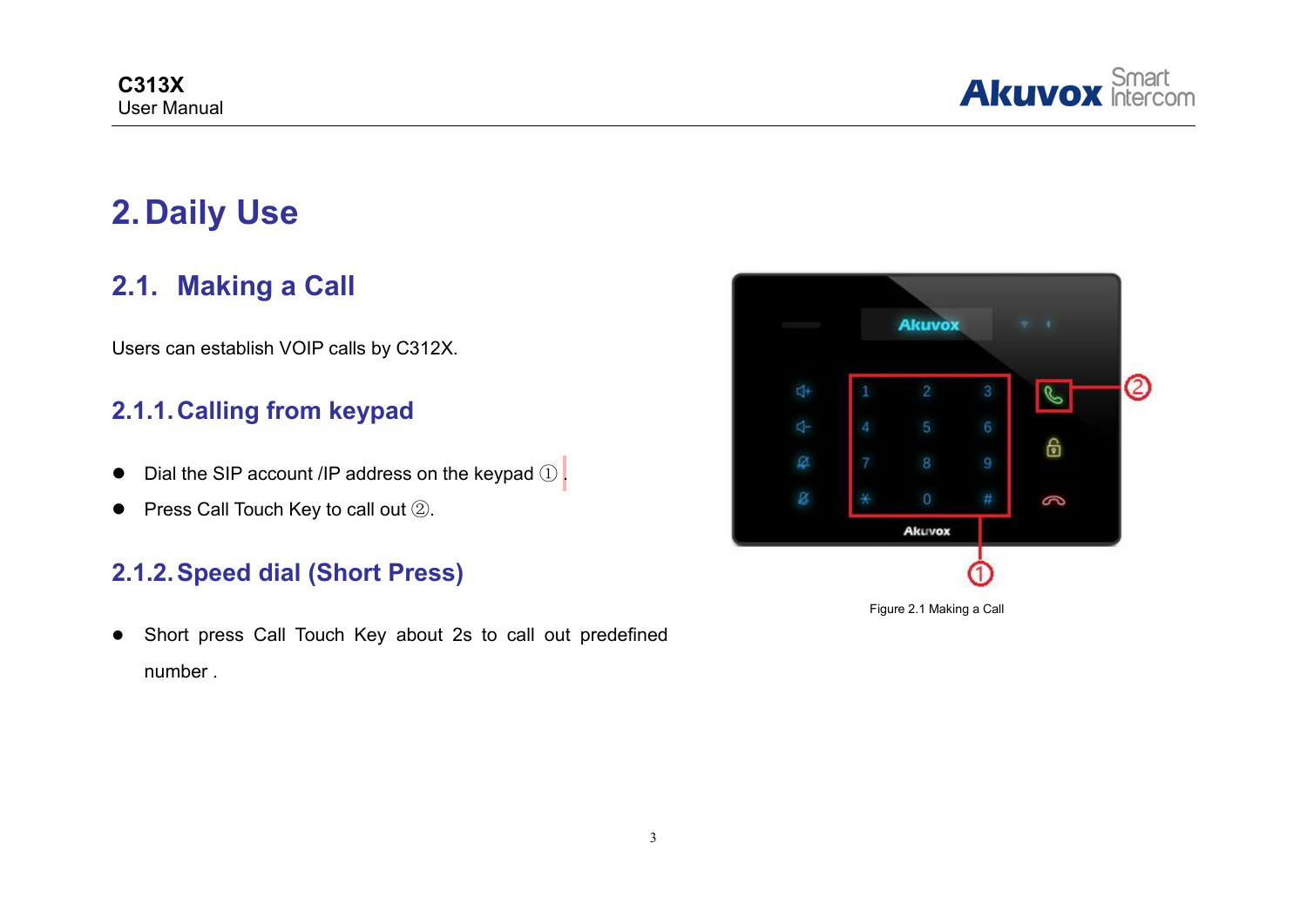

#### <span id="page-6-0"></span>**2.1.3.Speed dial (Long Press)**

 Long press Call Touch Key about 2s to call out predefined number .

**Note:** the long/short press call number need to be setup in the web ,please consult your administrator.

### **2.2. Receiving a Call**

#### **2.2.1.Receive an Incoming Call**

When receiving a call.

- **•** Press Call Touch Key to pick up the incoming call.
- **•** Press Hangup Touch Key to reject the incoming call.



Figure 2.2 Receive a Call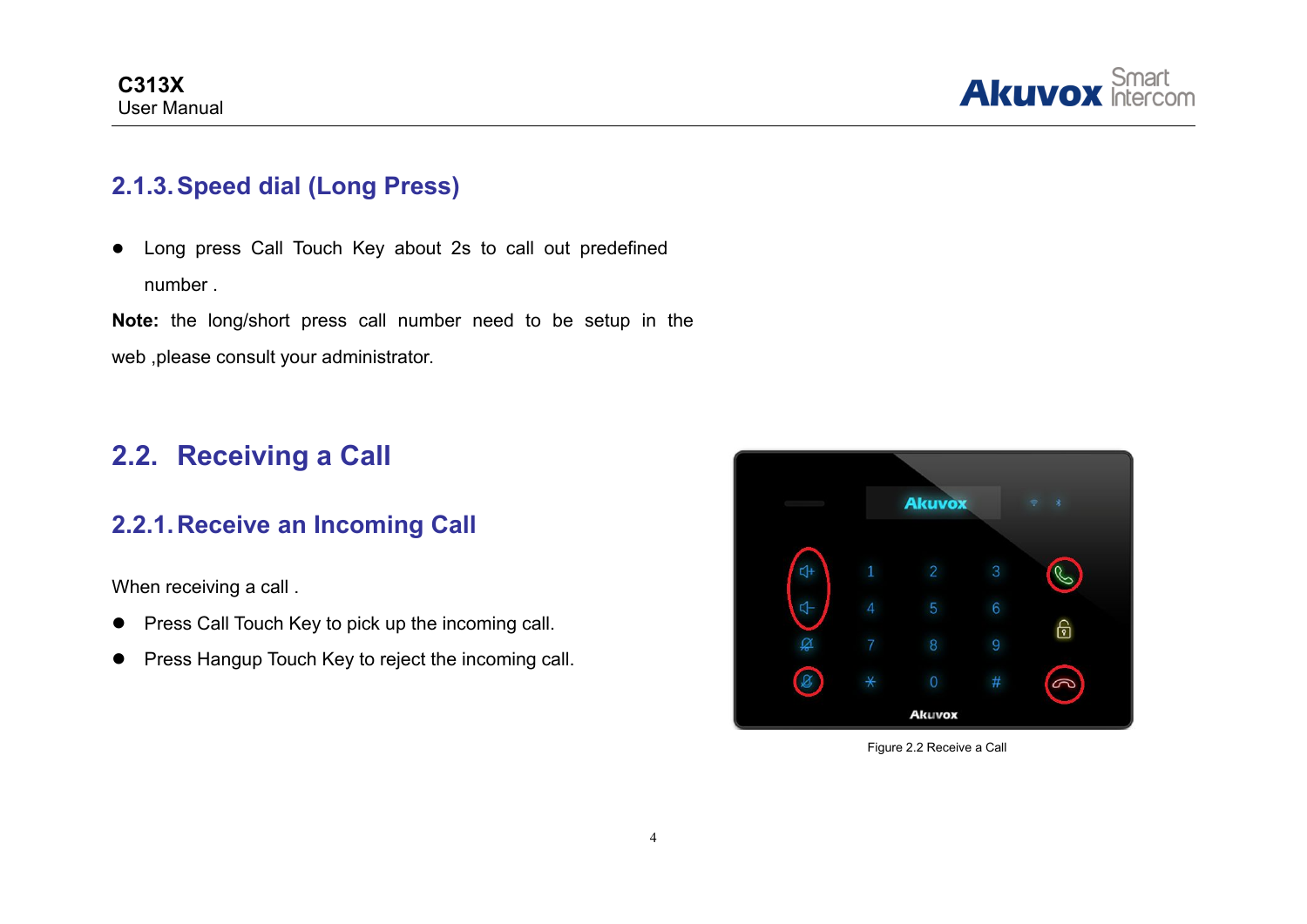

#### <span id="page-7-0"></span>**2.2.2.During the Session**

- **•** Press the volume button on the left side to adjust the ring tone volume.
- **•** Press Hangup Touch Key to hang up the current call.
- **•** Prees Mute Touch Key to eliminate the voice on C312X's side.

# **2.3. Lock**

## **2.3.1.Lock the Keyboard**

- **•** Press Lock Key to lock C312 keyboard.
- The LED will turn orange.

#### **2.3.2.Unlock the Keyboard**

- Long press Lock Key to unlock C312 keyboard.
- The LED will turn yellow. The LED will turn yellow.

|                |                | <b>Akuvox</b>  |   | × |
|----------------|----------------|----------------|---|---|
|                |                |                |   |   |
| $\frac{1}{2}$  | $\blacksquare$ | $\overline{2}$ | 3 |   |
| 4              | 4              | 5              | 6 |   |
| $\mathfrak{A}$ | 7              | 8              | 9 | ြ |
| Ø              | $\ast$         | $\overline{0}$ | # | 6 |
| Akuvox         |                |                |   |   |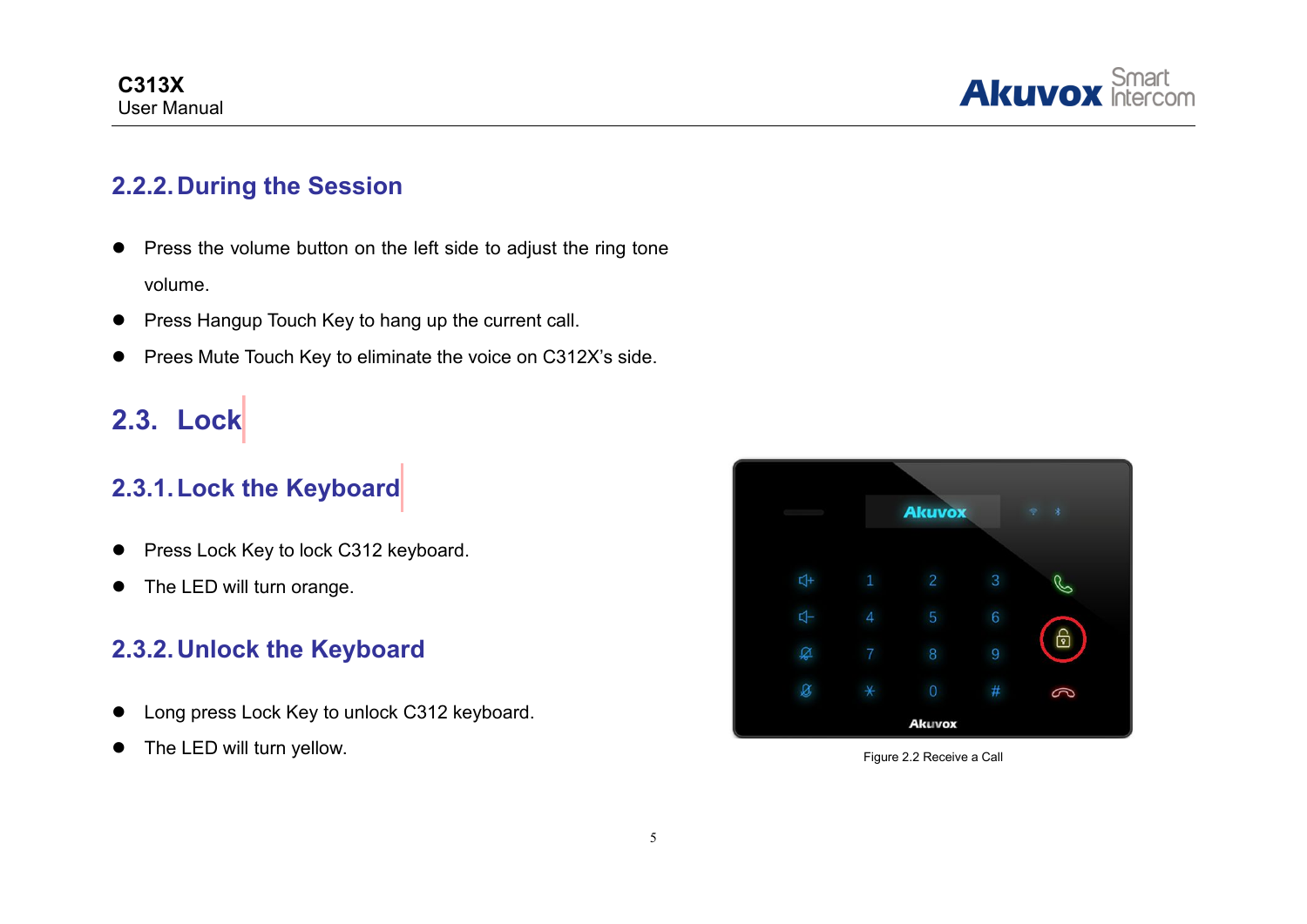

### <span id="page-8-0"></span>**2.4. DND**

### **2.4.1.Enable DND**

- Press DND Key to enable DND mode.
- The LED will turn orange.

#### **2.4.2.Disable DND**

- In DND mode, press DND Key to unlock C312 keyboard.
- The LED will turn blue. The LED will turn blue.

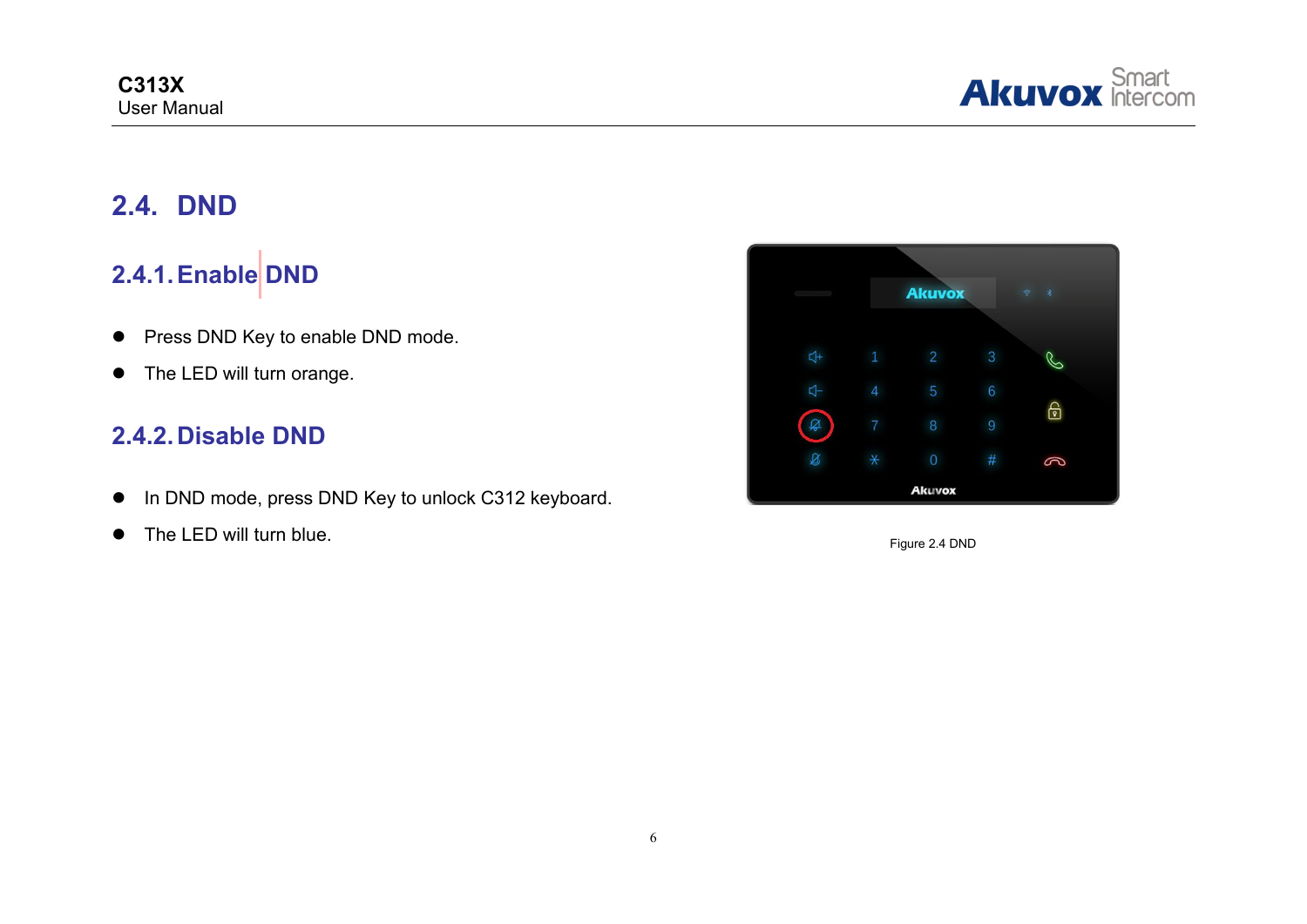

# **Abbreviations**

| <b>ACS:</b> Auto Configuration Server              | <b>DNS-SRV:</b> Service record in the Domain Name System |
|----------------------------------------------------|----------------------------------------------------------|
| <b>Auto: Automatically</b>                         | FTP: File Transfer Protocol                              |
| AEC: Configurable Acoustic and Line Echo Cancelers | <b>GND: Ground</b>                                       |
| <b>ACD:</b> Automatic Call Distribution            | <b>HTTP: Hypertext Transfer Protocol</b>                 |
| <b>Autop:</b> Automatical Provisioning             | <b>HTTPS: Hypertext Transfer Protocol Secure</b>         |
| <b>AES:</b> Advanced Encryption Standard           | <b>IP:</b> Internet Protocol                             |
| <b>BLF: Busy Lamp Field</b>                        | <b>ID:</b> Identification                                |
| <b>COM: Common</b>                                 | <b>IR:</b> Infrared                                      |
| <b>CPE:</b> Customer Premise Equipment             | <b>LCD: Liquid Crystal Display</b>                       |
| <b>CWMP:</b> CPE WAN Management Protocol           | <b>LED: Light Emitting Diode</b>                         |
| <b>DTMF: Dual Tone Multi-Frequency</b>             | <b>MAX: Maximum</b>                                      |
| <b>DHCP:</b> Dynamic Host Configuration Protocol   | <b>POE: Power Over Ethernet</b>                          |
| <b>DNS: Domain Name System</b>                     | <b>PCMA: Pulse Code Modulation A-Law</b>                 |
| <b>DND: Do Not Disturb</b>                         | <b>PCMU:</b> Pulse Code Modulation $\mu$ -Law            |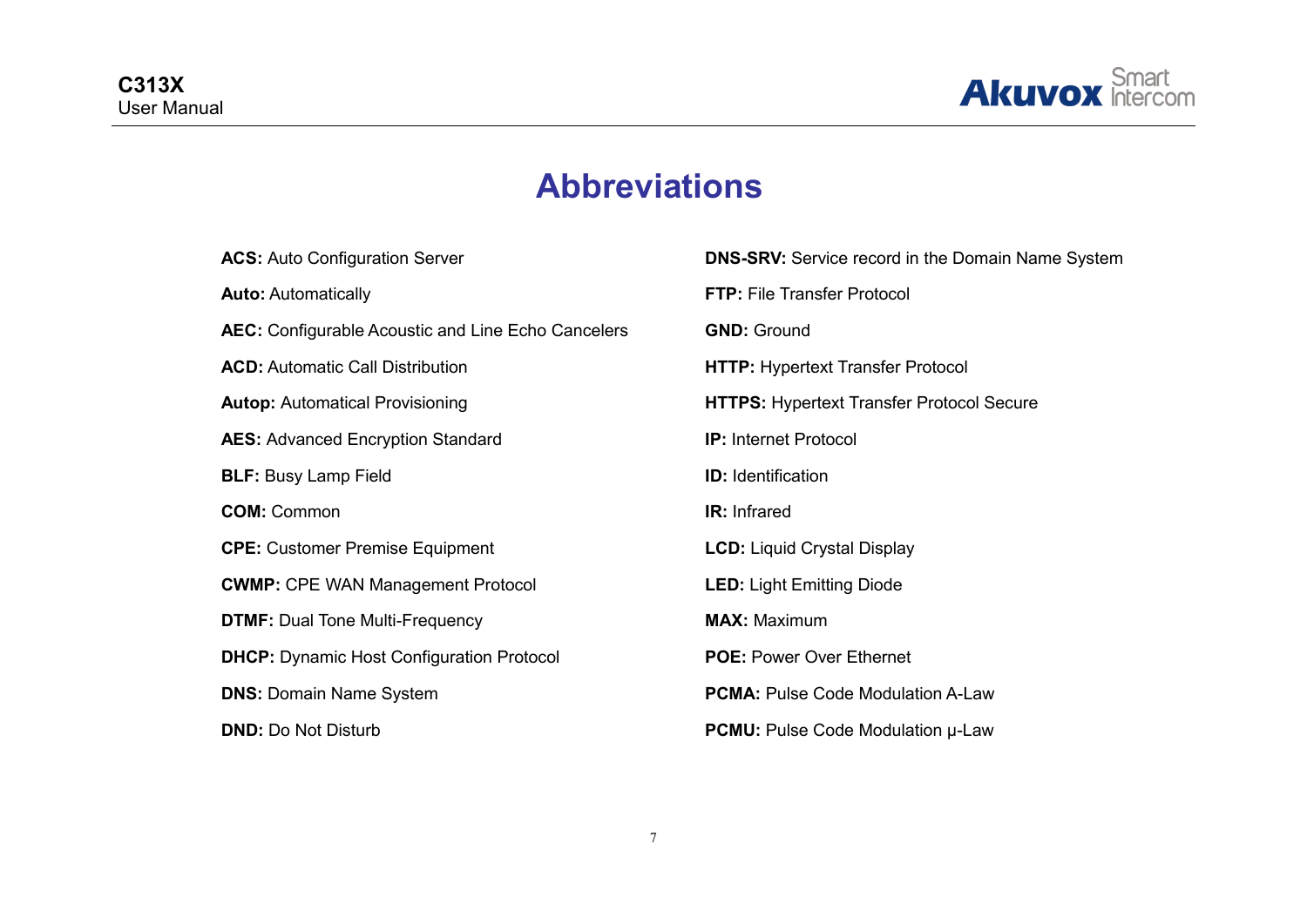

| <b>PCAP: Packet Capture</b>                      | <b>SIP:</b> Session Initiation Protocol          |
|--------------------------------------------------|--------------------------------------------------|
| <b>PNP:</b> Plug and Play                        | <b>SNMP:</b> Simple Network Management Protocol  |
| <b>RFID:</b> Radio Frequency Identification      | <b>STUN: Session Traversal Utilities for NAT</b> |
| <b>RTP:</b> Real-time Transport Protocol         | <b>SNMP:</b> Simple Mail Transfer Protocol       |
| <b>RTSP:</b> Real Time Streaming Protocol        | <b>SDMC:</b> SIP Devices Management Center       |
| <b>MPEG:</b> Moving Picture Experts Group        | <b>TR069: Technical Report069</b>                |
| <b>MWI: Message Waiting Indicator</b>            | <b>TCP: Transmission Control Protocol</b>        |
| <b>NO: Normal Opened</b>                         | <b>TLS: Transport Layer Security</b>             |
| <b>NC: Normal Connected</b>                      | <b>TFTP:</b> Trivial File Transfer Protocol      |
| <b>NTP: Network Time Protocol</b>                | <b>UDP:</b> User Datagram Protocol               |
| <b>NAT: Network Address Translation</b>          | <b>URL: Uniform Resource Locator</b>             |
| <b>NVR: Network Video Recorder</b>               | <b>VLAN: Virtual Local Area Network</b>          |
| <b>ONVIF:</b> Open Network Video Interface Forum | <b>WG: Wiegand</b>                               |